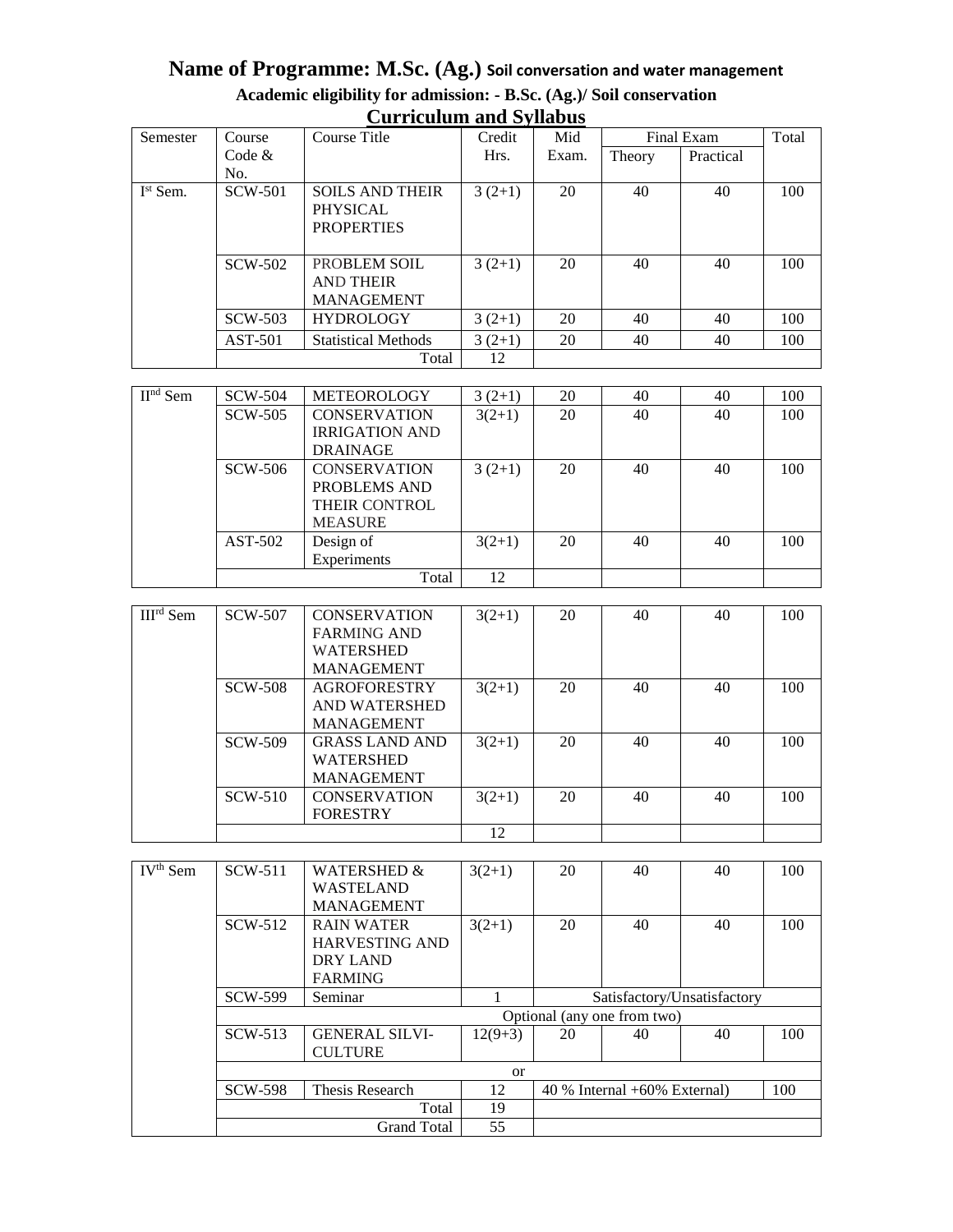#### **SCW 501: SOILS AND THEIR PHYSICAL PROPERTIES**

**(Credit Hours: 2+1 = 3) (MARKS: MID 20 + THE 40 + PRA. 40 = 100)** 

#### **Elementary knowledge of Soils:**

Modern concepts of soil; definition, rocks and minerals wheathering of rocks and weathering indices; factors of soil formation; soil farming processes; evolution of soil body in nature: soil profile and concept of soil predors; soil classification, U.s.: soil taxonomy, its advantages and limitations. Soil of India and Uttar Pradesh and their distribution soil surveys - objectives and types. Physical Properties of soils-

Physical properties of soil characteristics of the dispersed phase, viscosity and swelling of soil colloids; dynamic properties of soil; soil texture and structure; soil aeration; the thermal regime of soils; soil water retention; soil water movement; field moisture regime soil water plant relations. Soil water management.

### **Practical: related with the Course:**

### **SEW 502: PROBLEM SOIL AND THEIR MANAGEMENT**

**(Credit Hours: 2+1 = 3) (MARKS: MID 20 + THE 40 + PRA. 40 = 100)** 

Acid and salt affected soils - their origin, distribution, classification, reclamation and management practices, waste land soils and their management practices fertility problems in eroded soils of plane, gullied and revine land and their management.

Water logged soils - their distribution, changes in soil pH, electrical conductivity, redox potential and transformation of important plant nutrients during water logging, management of waterlogged soil for crop production

Legal aspects of soil conservation; knowledge of command area authorities and land development boards and financial implication. Interstate projects and their functionaries, command area management. Peoples participation, agencies and organization of soil conservation. Soil conservation research, education and training land development machinery and maintenance of development land.

**Practical: Related with the Course.** 

#### **SEW 503: HYDROLOGY**

#### **(Credit Hours: 2+1 = 3) (MARKS: MID 20 + THE 40 + PRA. 40 = 100)**

Hydrology - Hydrologic cycle, definition, processes, and components of hydrologic cycle, precipitation, origin, process, forms and clouds and their formation. Air masses and stores. Measurement of rainfall, calculation of average rainfall in a field, water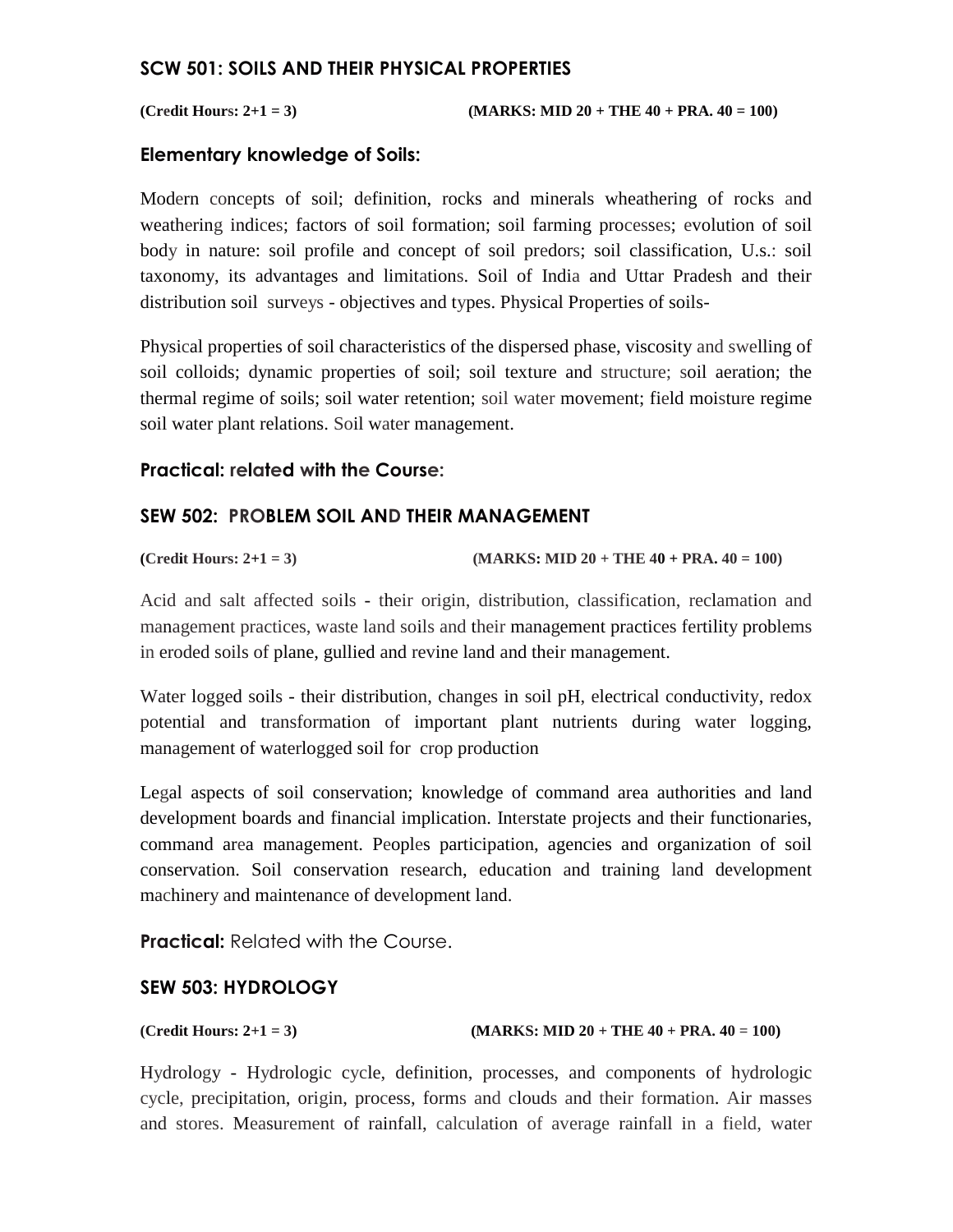budget, surface and ground water hydrology and aquifers.

Runoff types, factors affecting, method of computation, runoff hydrograph. Surface and ground water, factors affecting the shape of hydrograph, computation of runoff using unit hydrograph. Runoff computation by infiltration and imperial formulae. Hydrograph and stream gauging. Use of remote sousing in data collection, water resource management

**Practical:** Related with the Course.

### **SEW 504: METEOROLOGY**

```
(Credit Hours: 2+1 = 3) (MARKS: MID 20 + THE 40 + PRA. 40 = 100)
```
Meteorology, definition, meal1lng and scope in agriculture, relation between meteorology and crop production and its scope on agriculture climate and weather definition, role in crop production and water management use of meteorological instruments' in measurement of climate weather, evaporation, evapotranspiration, factors affecting evapotranspiration. Techniques for reducing evaporation and evapotranspiration. Solar radiation, definition, constants reflection, transmission and absorption, factors affecting radiation. Atmospheric temperature humidity, using velocity measurement distribution and factors affecting temperature and humidity study of ralnguages and measurement of rainfall, dry and wet spells.

**Practical:** Related with the Course.

### **SCW 505: CONSERVATION IRRIGATION AND DRAINAGE**

(Credit Hours: 
$$
2+1=3
$$
)

 $(MARKS: MID 20 + THE 40 + PRA. 40 = 100)$ 

Water resources and irrigation development in India, water convegance and control. hydraulics of open channels, design of farm channels, conveyance losses, lining of channels of water courses, hydroclic principle of water \_measurement, of irrigation water velocity, area methods, water meter, weirs parshall flumes, orifices etc. water application methods irrigations system and their design pump and tube wells comparative efficiency and economics of different methods of irrigation. irrigability classification and its use in irrigation planning. Conservation drainage - Necessity, methods and design of surface and substance drainage, drainages of irrigated lands, interceptor relief drains and tile drains and their design, drainage requirements of crops, drainage in relation salinity control

**Practical:** Related with the Course.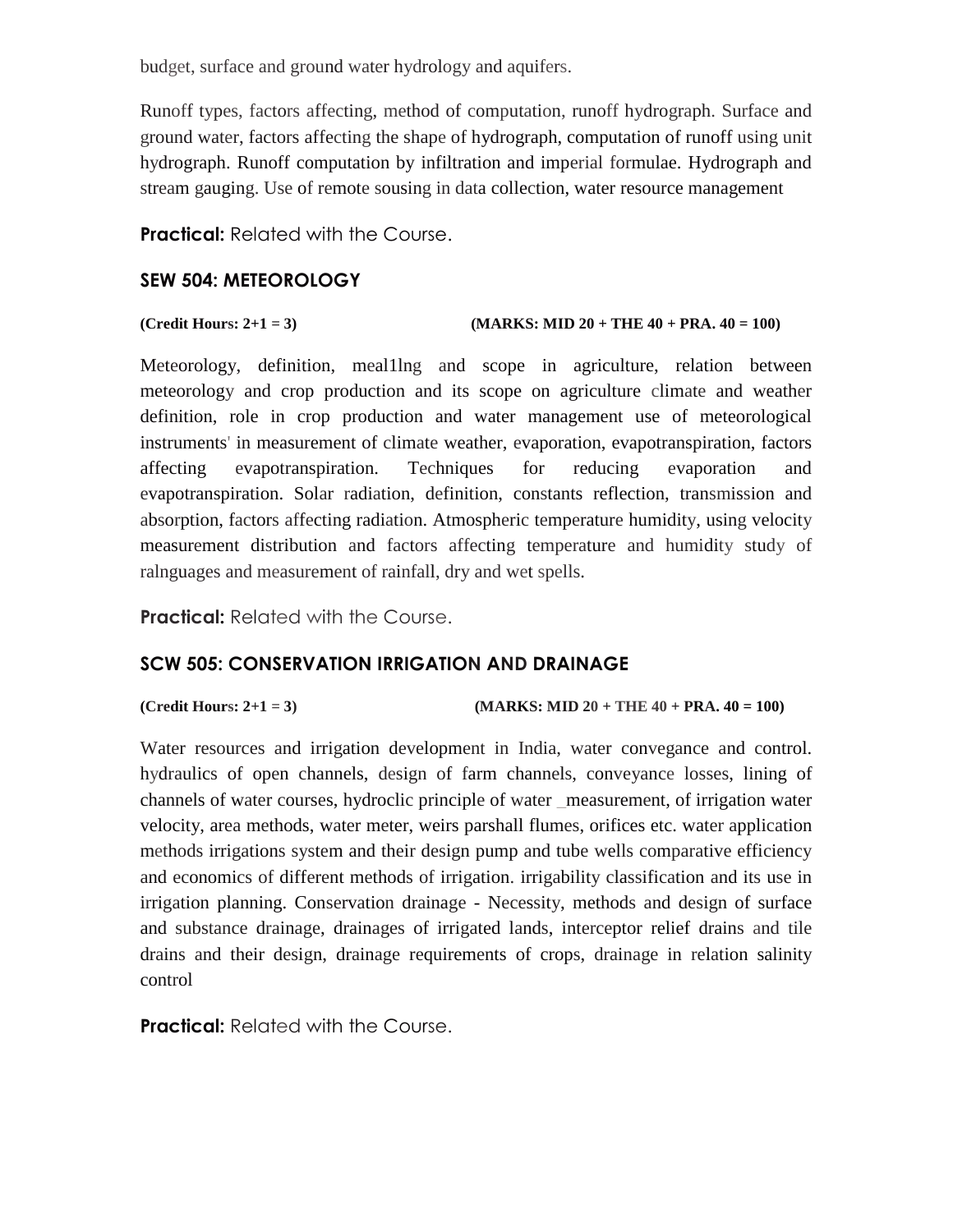#### **SCW 506: SOIL CONSERVATION PROBLEMS AND THEIR CONTROL MEASURE**

**(Credit Hours: 2+1 = 3) (MARKS : MID 20 + THE 40 + PRA. 40 = 100)**

**Conservation problems** - History of soil erosion and land degradation in India and abroad, soil erosion process, erosiviaty and availability, erosion types and its effects on natural resources, public work and other economic aspects, methods of assessing erosion loss and identifying degree of soil erosion in field sedimentation problems rivers, reservaries ponds and river valley projects and its control and estimation. Soil loss and their estimation by various methods. Classification of eroded fails and classifying criteria. Soil conservation regions and research and training centres in India. Soil conservation under five year plan.

Interpretation of soil data for watershed management to reduce runoff and. erosions and increase water yield. River valley projects, suiting .of reservoives, dams and their protection causes of floods and head water flow control.

**Control measures -** Soil conservation survey: classification of mapping units; land use capability classification . Planning, designing and construction of contour bunds and terraces. Vegetative water courses, strip cropping, contour cultivation, grass water ways and diversion ditches, gully control - vegetative measures, temporary and permanent structures of gully control, farm ponds and resources design and construction. Land cleaning and levelling and earth work estimation. Water and wind erosion control.

**Practical:** related with the Course.

#### **SCW 507: CONSERVATION FARMING AND WATERSHED MANAGEMENT**

**(Credit Hours :2+1 = 3) (MARKS: MID 20 + THE 40 + PRA. 40 = 100)** 

**Agronomical practices -** Role of agronomy in soil conservation. Principles of scientific land management for soils conservation viz. (i) soil and water loss (ii) soil drainage (iii) soil structure and organic matter (iv) tillage and (v) soil fertility and fertilizer programmes. conservation cropping systems, soil depleting and soil building system, basis for selecting crop rotations for different soil & climatic zones. Mixed & cover cropping.

Strip cropping - functions and types, methods of laying out strips, selecting crops for strips and inter-culture, procedure to fix strip wildthes and strips ratios of erosion permitting to erosion resisting crops for different soil climatic belts.

**Dryland farming principles and practices -** Principles of conservation farming in dry and irrigated lands dry land farming choice of crops and cropping, tillage and manuring practices, seeding, mulching for moisture conservation, moisture judging for irrigation, high intensity cropping and fertilizer use, consumptive use of water. Water requirement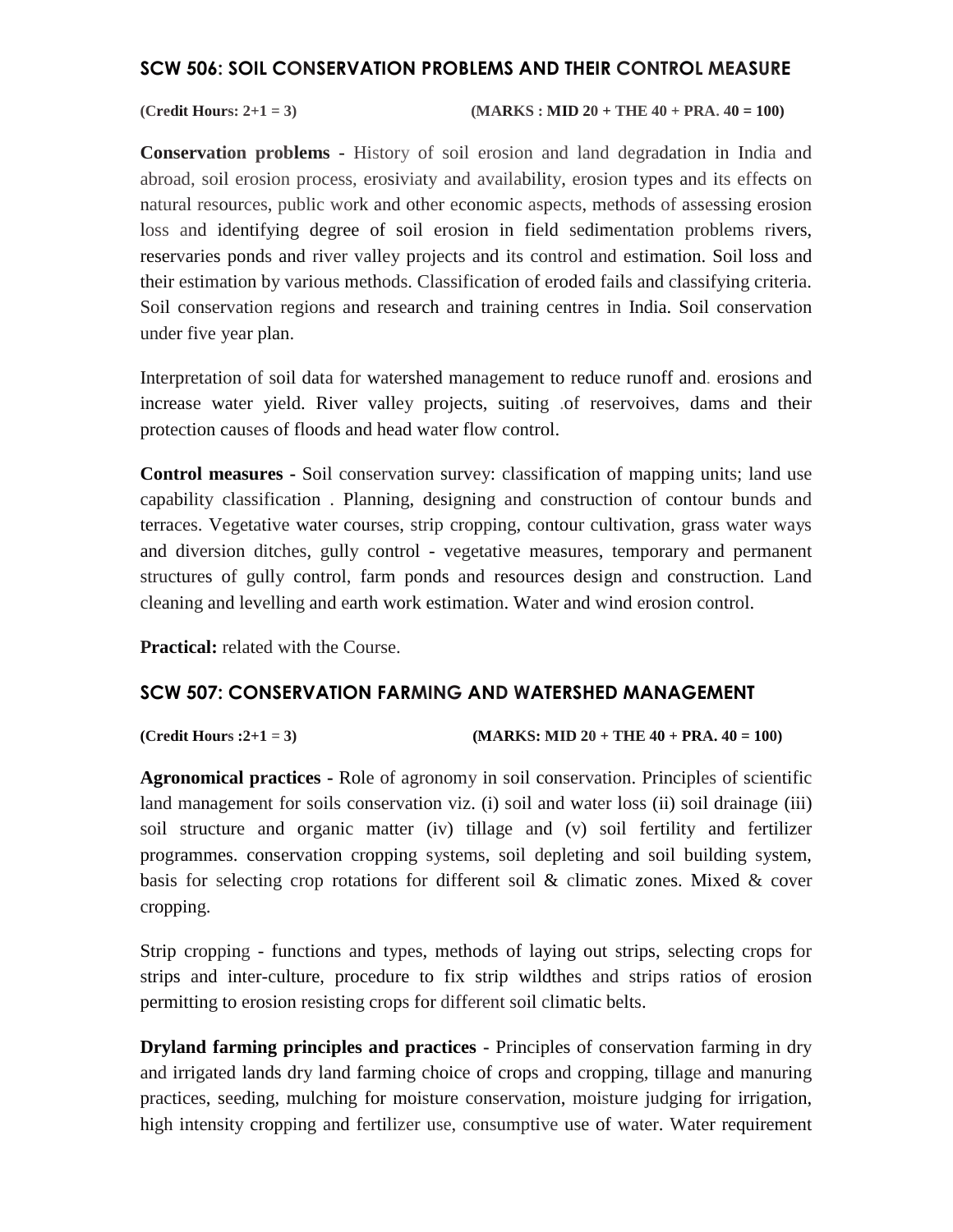of crops, water use efficiency and evapotranspiration ratios. Root distribution of crops and moisture extraction. Moisture stresses in root zone and plant growth curve and yield relations.

#### **Practical:** Related with the Course

### **SCW 508: AGROFORESTRY AND WATERSHED MANAGEMENT**

**(Credit Hours: 2+1 = 3) (MARKS: MID 20 + THE 40 + PRA. 40 = 100)** 

**Agroforestry -** Definition scope and needs of agroforestry, role of agroforestry in evergreen revolution environment management and soil and water conservation. Agroforestry and agro-based industries. Role of agroforestry in maintaining soil fertility of waste land. Systems of agroforestry, agroforestry on hills. Arable and non arable land and as entire farming management of different types of problems land by adopting agroforestry systems. Characteristics of tree species for agroforestry, concept of multipurpose trees (MPT) in agroforestry, choice of tree species.

**Watershed management -** Definition, objectives and concepts of watershed management, classification of watersheds. Watershed hydrology, estimation of rainfall and runoff, runoff harvesting and recycling. Appropriate technology inputs for watershed development. Management of thills and mined watershed. Watershed management in drought prone areas water shed management for environmental security, relevance of peoples participation. Watershed management for conservation of resources and enhancing productivity in problem lands, management of river valley projects watershed socioeconomic evaluation of watershed management projects.

**Practical:** Related with the Course.

#### **SEW 509: GRASS LAND AND WATERSHED MANAGEMENT**

**(Credit Hours: 2+1 = 3) (MARKS: MID 20 + THE 40 + PRA. 40 = 100)** 

**Grassland -** Definition of grassland, range land and pasture land and their classification, selection of land and grass species, preparations of seed bed and sowing of seeds, fertilizer application and weed control. Major grass cover of India. Management of grassland. Grassland legumes for tropics and temperate areas, their identification, grass legumes association and natural succession, grassland and grazing lands of India establishment methods of grassland and waste lands and eroded areas on plains of hills, management of grass land, range and pasture to improve and maintain them and watershed management, carrying capacity of grassland range and pastures. Controlled grazing, rotational and deferred grazing management of grasses and legumes for special problem sites. Studies on cultivated grasses. Drainage of pasture land.

**Grasses and watershed management** - Watershed definition, need and scope of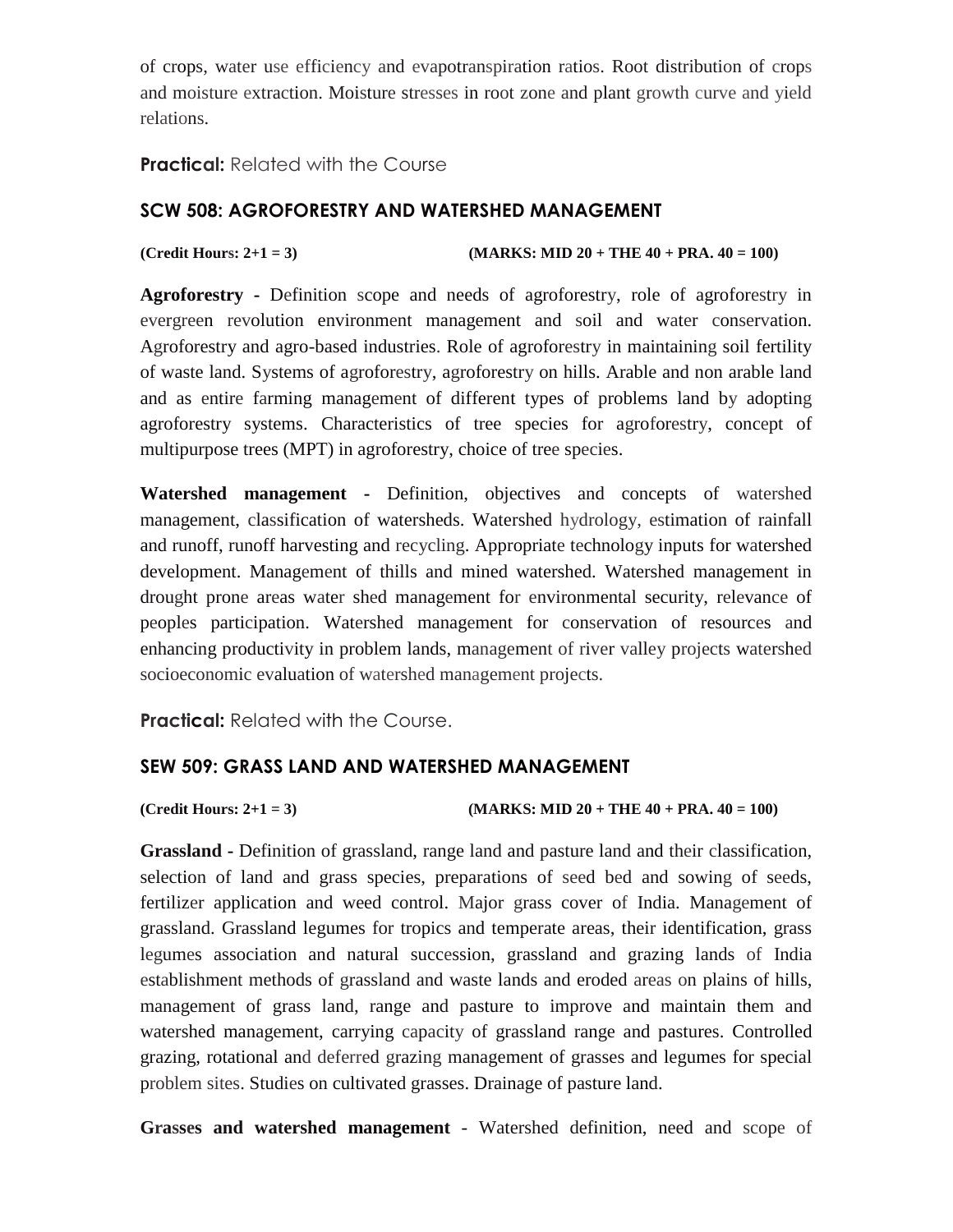watershed management. agrostology and water shed management for reservis protection and runoff control, special agrostological practices for hills watershed management. Cover efficiency hydrological rating of crop factors and management factors and their runoff producing values in a watershed. Animal and tractor drawn equipments and implements used for grass land management. Socioeconomic aspects of soil conservation, educational programme in watershed management. Peoples participation in watershed management.

**Practical:** Related with the Course.

## **SCW 510: CONSERVATION FORESTRY**

#### **(Credit Hours: 2+1 = 3) (MARKS: MID 20 + THE 40 + PRA. 40 = 100)**

Forest needs of the country, extent of forest in India. Role of forests in National economy. Forest influences national forest policy plant, succession, growth and morphology of trees and crops. Broad forest types of India and Uttar Pradesh. Natural and artificial regeneration of forest. Tending of rations, of some important conifers and broad leaved species and bamboos forest conservation organization and rules regulation in U.P. and India. Propagation methods of forest species. Nursery techniques, soil working tending operations. Identification of forest species and herbarium collection.

**Practical: Related with the Course.** 

### **SCW 511: WATERSHED & WASTELAND MANAGEMENT**

#### **(Credit Hours: 2+1 = 3) (MARKS: MID 20 + THE 40 + PRA. 40 = 100)**

**Watershed management -** Concept need, principles & components of watershed management integrated watershed management. Factors effecting watershed management runoff & soil loss management in a watershed socio-economic concept of watershed. Peoples participation in watershed management. Application of remote sensing, GIS & isolope technology in survey  $\&$  problem identification for planning  $\&$  management watershed. Policy approaches & management plan, problems of watershed management.

**Wasteland management -** Definition, concept & types of degraded & wasteland. Distribution & extent of watershed in India & Uttar Pradesh, factors responsible for land degradation, characteristics of different types of degradation & wasteland. Problems of degraded land in Uttar Pradesh. Appropriate techniques for management of different types of degraded & wasteland.

**Practical:** Related with the Course.

# **SCW 512: RAIN WATER HARVESTING AND DRY LAND FARMING**